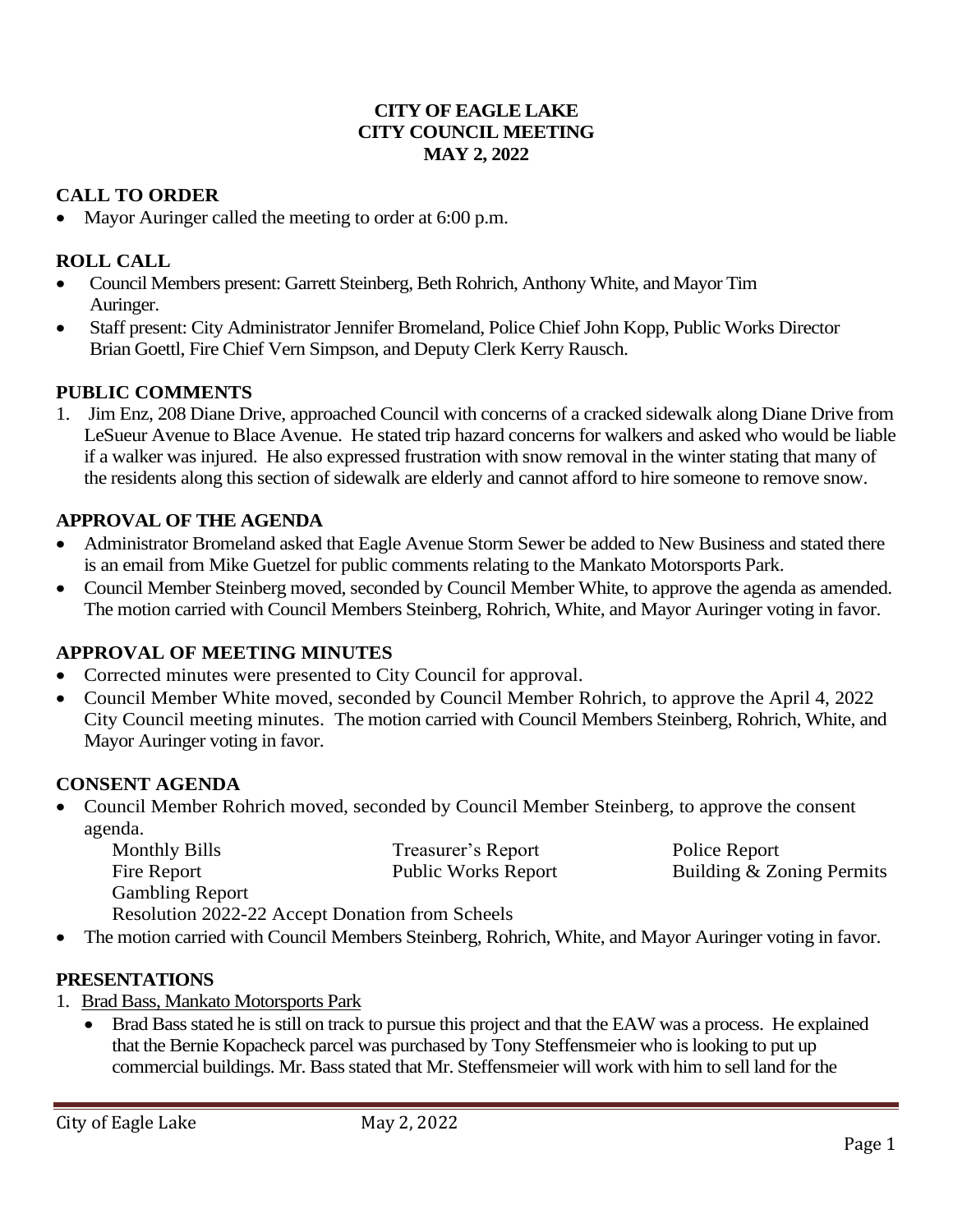motorsports park in the future when needed. At this point Mr. Bass stated he is waiting for the  $3<sup>rd</sup>$  party review to take place.

- City Attorney Chris Kennedy stated there is no purchase agreement at this time and that this fall the land will revert back to LeRay Township.
- Mr. Bass responded by stating that the Dauks have been good to work with and that they should have closed on the property last October, but due to delays in process that did not happen. With no purchase agreement in place, this allows the Dauks to have control of the property and allow them to continue to farm the land.
- Mr. Bass stated he is waiting for the City to make a decision as to if this project will move forward and if it does, he will continue working with the Dauks.
- Council discussion included what the layout of the project, including the Steffensmeier project will look like, if there is a current site plan, if this changes the EAW and if there are changes would those changes set the project back to the starting over point. Mr. Bass explained that nothing in the layout has changed and that the buildings Mr. Steffensmeier is proposing would act as a better noise buffer than the berm in the original design. He will work with his draftsman and can show this on his plans.
- Chris Kennedy stated these changes would not set the project back to square one, but the Council does need to see the plans and that updates should include traffic and noise levels.
- Mr. Bass stated he will contact the sound engineer and have them submit information before the  $3<sup>rd</sup>$  party review. He also stated that Mr. Steffensmeier's plans for commercial buildings would just be on a different corner of the parcel from the original plans.
- Mr. Kennedy asked if Mr. Bass could have additional information for the City Council's June meeting.
- Mayor Auringer mentioned Mike Guenzel's questions with Mr. Bass responding that Mr. Guenzel can contact him directly with his questions. Mayor Auringer also stated that this is not a public hearing and that Council has Mr. Guentzel's email to review.

# **PUBLIC HEARING**

• None

# **NEW BUSINESS**

- 1. Review Conditions and Set Public Hearing for Amended CUP (R12.09.12.476.005)
	- Administrator Bromeland stated she has received an email from Rick DeMartini with Bella's House of Doodles stating a code analysis has been completed on the storage building. The code analysis was forwarded to the City's building inspector, Dan Murphy, and deemed acceptable by Mr. Murphy.
	- For background purposes, Administrator Bromeland stated the City's building inspector Dan Murphy previously requested that a code analysis be completed for a change of occupancy. A public hearing should be scheduled, and discussion should ensue about conditions to attach to the revised CUP. Council has before them a draft of the revised CUP from legal counsel. Notice that will need to be mailed out and posted in advance of the public hearing.
	- Mr. DeMartini stated he is not clear on the second building, that it is still going to be used for storage, not equipment, but for dogs. He also stated that the air-to-air system is installed and that Mr. Murphy needs to inspect this and to make sure the building is a handicapped building.
	- Administrator Bromeland stated that a new building permit application needs to be completed for the occupancy change and that the application has been picked up, it needs to be completed and returned to the City.
	- City Attorney Chris Kennedy stated that animals are not considered storage and this is why the CUP needs to be modified.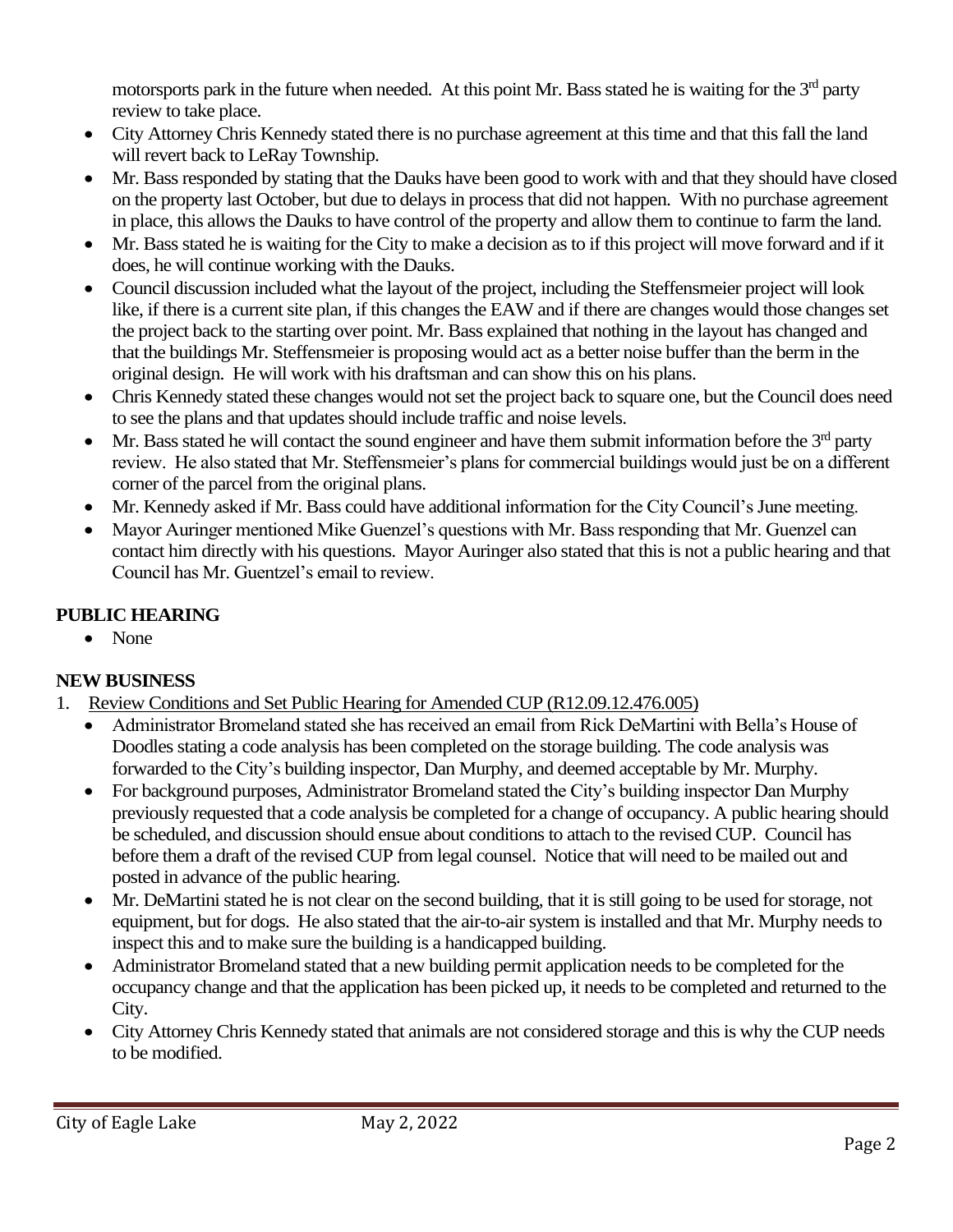- Mayor Auringer stated the CUP allows for a business to be operated in a district it would otherwise not be allowed in.
- Council Member Steinberg moved, seconded by Council Member Rohrich, to set a public hearing for June 6, 2022 to review revised CUP and conditions. The motion carried with Council Members Steinberg, Rohrich, White, and Mayor Auringer voting in favor.
- Mr. DeMartini asked if it would be okay to open the dog wash since the parking lot has been paved and stated that the plumbing has been inspected by Mr. Murphy. There is a 10-foot by 10-foot room which would be self-service style.
- Mr. Kennedy stated this may be something staff can address if this is considered grooming.
- Mayor Auringer stated this could also be handled at the time of the CUP discussion.
- 2. Lutter Avenue Access
	- Administrator Bromeland explained that a request was received from the Patti Schuch family in 2021 to access ag land with farm equipment using the City of Eagle Lake's ROW referred to as "Lutter Avenue". The request was presented to the City Council and approval was granted for the City to enter into an Access Agreement with the Schuch family. Since that time, the Schuch family has challenged some of the proposed terms in the agreement and questioned whether the property owner of the parcel to the north of the access has a similar agreement with the City. Per staff's research, the owner of the parcel to the north approached the City back in 2009 asking who owned Luther Avenue. According to an excerpt of the November 7, 2009 City Council minutes, a copy of which was included in the council packet, the property owner was directed to develop the access.
	- Per an email in October 2021, the Schuch family indicated that it was more work than it was worth at the time negotiating terms and no further action was taken. The Schuch family reach back out in early April 2022 asking that the matter be revisited.
	- City Attorney Chris Kennedy stated it appears that there was a handshake type of agreement with the property owner to the north. He also stated that the Schuch's want language in the agreement to keep others off the property. They would like access due to ease of access and safety.
	- Brian Sarff, engineer with Bolton and Menk, stated there is a parcel north of the railroad tracks which has a future city use. He also stated that he is not confident that Blue Earth County will want another driveway access in this area.
	- Mr. Kennedy stated the city is not obligated to do anything and that the Schuch's can accept the agreement the City originally offered.
- Staff was directed to contact Mr. Johnson and address access with him.
- 3. Certificate of Title Certificate of Forfeiture (R12.09.13.279.028)
	- Administrator Bromeland explained that it was noted on a recent property tax statement received from Blue Earth County that the City of Eagle Lake is listed as the alternate taxpayer and not the primary taxpayer for parcel R12.09.13.279.028. Per a phone call to Blue Earth County, this is Torrens property. Staff was advised to obtain a directive from an examiner of title and referred to contact Kim Literovich, attorney and Blue Earth County Examiner of Titles with Blethen Berens Law Firm.
	- Administrator Bromeland also explained that a letter was received from Blue Earth County in June of 2021 advising of two parcels forfeited to the State of Minnesota for nonpayment of property taxes. Both parcels were classified as non-conservation lands located in the City of Eagle Lake. Per MN Statute 282.01, Subdivision 1 (g)(h)(i), Blue Earth County asked the City of Eagle Lake to approve the classification of each parcel and approve sale by public auction or auction to adjacent owners. Another option was for the City to request a sale or conveyance to itself.
	- Given the parcels function as a stormwater pond, it was discussed in August of 2021 that the City may wish to consider conveyance of the parcels. A resolution was adopted at that time acknowledging that the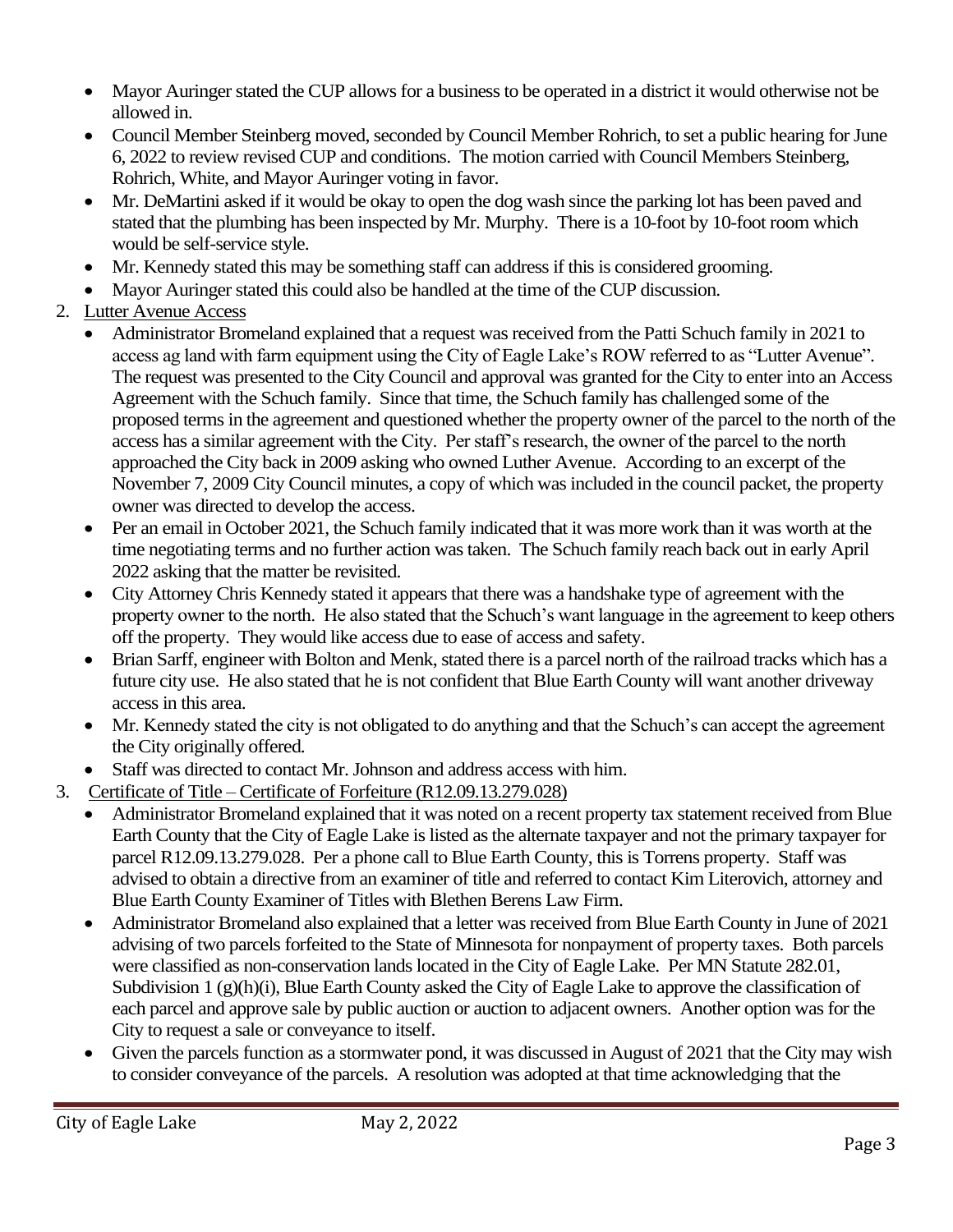forfeited land would enhance the public service facilities of the City of Eagle Lake by providing ownership of the parcels on which the stormwater pond that it maintained lies. Following that action, paperwork was submitted and recorded, and fees paid. No mention was made at that time about the subject parcel being Torrens property and other steps involved.

- Administrator Bromeland participated in a conference call with special legal counsel Kim Literovich with Blethen Berens Law Firm. Ms. Literovich advised that the most cost-efficient option for the City is to wait until November 2030 and request an Examiner's Directive to have a new Certificate of Title issued in the name of the City of Eagle Lake. She also explained that a primary benefit of Torrens property is the assurance that no one may gain adverse possession rights against the title to the property. Adverse possession is where a non-owner occupies or uses another's property for a length of time and thereby acquires ownership rights. The alternative option is to purse a Proceeding Subsequent which would include attorney's fees, Examiner of Title fees, court fees, and recording fees. The estimate cost for a Proceeding Subsequent is estimated to run approximately \$3,000.
- Administrator Bromeland explained that the year 2030 comes from the requirement that ten years must pass from the time a parcel was forfeited.
- Council Member Rohrich moved, seconded by Council Member Steinberg, to request an Examiner's Directive to have a new Certificate of Title issued to the City of Eagle Lake in 2030.
- 4. Outlots F & G in Eagle Lake Parkway Corridor Plat
	- Administrator Bromeland explained there are two outlots in the Eagle Lake Parkway Corridor referred to as "Outlot F" and "Outlot G" that are owned by the City of Eagle Lake. The City does not pay taxes on these outlots. Outlot F is located by Uncle Albert's apartments and Outlot G is located by the alley by Allied Overhead Doors.
	- Administrator Bromeland stated she contacted the League of MN Cities who stated the City does not need to offer these outlots to the public.
	- Brian Sarff with Bolton and Menk stated the City may want to look at the location of the watermain in this area to determine if the City would want an easement on Outlot G.
	- Discussion included if the City would like to offer these lots to the adjacent property owners.
	- Council Member White moved, seconded by Council Member Rohrich, to authorize staff to look into utility easement needs and to work with adjacent property owners and ask them to cover the cost of conveyance. The motion carried with Council Members Steinberg, Rohrich, White, and Mayor Auringer voting in favor.
- 5. Withdrawal of Annexation Request from R43.09.12.400.006
	- Administrator Bromeland explained that an annexation request was received from the property owners of parcel R43.09.12.400.006 and presented at the April 4<sup>th</sup> City Council Meeting. The consensus at that meeting was to work on drafting a joint resolution for the annexation of this parcel between Mankato Township and the City of Eagle Lake. The property owner has since submitted notice via email indicating that they are no longer interested in annexing into Eagle Lake at this time and that they wish to remove their request for annexation. It was also explained that this annexation request may come before Council again.
	- Brian Sarff with Bolton and Menk stated 800 and 804 Parkway Avenue are in city limits and are the extent of the sewer water project. The next step is to start drafting easements which attorney Chris Kennedy is working on.
	- Mr. Sarff also explained that the 2000 project brought sewer up to and across the railroad and that the plan showed the sewer extending back behind the properties and since the sewer is not deep enough, making gravity service potentially impossible and therefore a grinder pump will be needed. An alternate option would be to run a line south on 598<sup>th</sup> to connect to a deeper sanitary sewer line. This would be a much longer distance and more costly.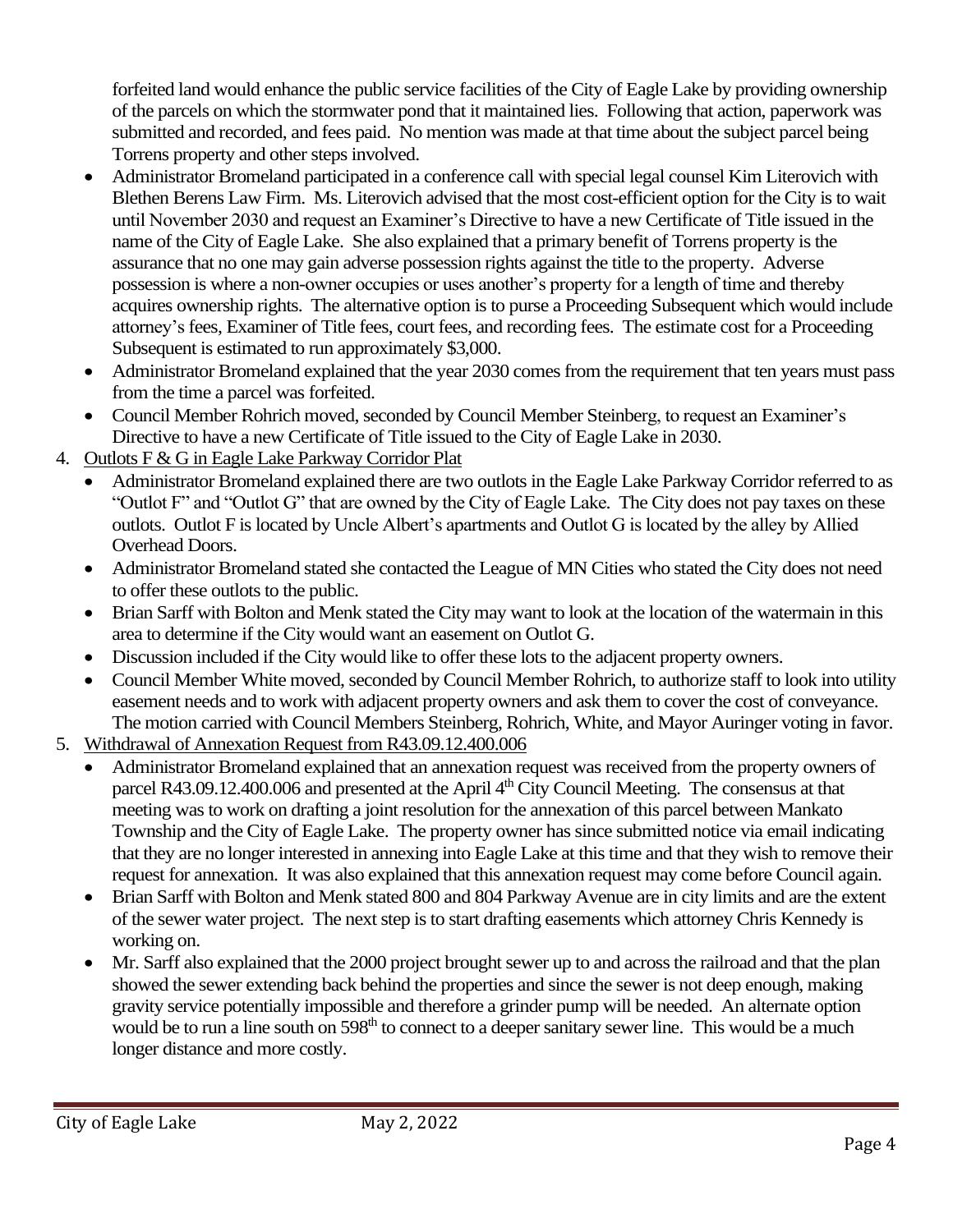- With the current plan, there will be a hydrant installed for flushing purposes. Construction is anticipated to begin in 2022, but it was noted that there are supply issues at this time.
- Administrator Bromeland stated the project will be paid for using reserves and that Shannon Sweeney with David Drown Associates will review the utility rates.
- Council Member Steinberg moved, seconded by Council Member Rohrich, to formally acknowledge the owners request to withdraw their previous request for annexation of R43.09.12.400.006. The motion carried with Council Members Steinberg, Rohrich, White, and Mayor Auringer voting in favor.
- 6. Resolution Election Standard Allowance (American Rescue Plan Act)
	- Administrator Bromeland stated that a resolution to elect the standard allowance available under the revenue loss provision of the Coronavirus Local Fiscal Recovery Fund established under the American Rescue Plan Act (ARPA) was included in the Council packet. The league of Minnesota Cities (LMC) recommends that cities adopt a resolution to elect the standard allowance of up to \$10 million available under the revenue replace provision of ARPA even if cities have not yet determined how funding will be used. Electing the standard allowance allows for a streamlined reporting process as per a final rule issued by the Department of Treasury on January 6, 2022.
	- Administrator Bromeland stated that City staff have submitted the necessary report to the US Treasury, which was due April 30<sup>th</sup> and required regardless of the resolution to elect the standard allowance. The specific use of funds does not yet need to be determined. To date, no ARPA funds have been spent. The first half of the ARPA allocation was received in 2021 and the second half will be received in the summer or fall of 2022. The use of water funds for ARPA does qualify for the standard allowance.
	- Council Member Rohrich moved, seconded by Council Member White, to adopt Resolution 2022-23 To Elect the Standard Allowance Available Under the Revenue Loss Provision of the Coronavirus Local Fiscal Recovery Fund. The motion carried with Council Members Steinberg, Rohrich, White, and Mayor Auringer voting in favor.
- 7. Return Unused Forgivable Child Care Loan Program Funds to Blue Earth County
	- Administrator Bromeland explained that in July of 2019, Little Sprouts was approved for a Blue Earth County Childcare Forgivable Loan in the amount of \$19,142.62 for the purchase of play equipment and supplies. To date, there have been three draws totaling \$3,876.89. A request was made by Little Sprouts to utilize the remaining funds for rent and wages. Per an inquiry with Blue Earth County, the loan funds can only be used for items for which the application for funding was submitted and approved. An email was received on April 6<sup>th</sup> from Little Sprouts advising that they do not plan to use any additional funds. The next step in the process is for the City to return the unused funds to Blue Earth County so that the interest payments can be recalculated for the rest of the term and an new amortization schedule put together.
	- Administrator Bromeland also explained that in 2018 Blue Earth County created the Childcare Forgivable Loan Program to serve as funds to expand or improve the availability of childcare in small cities and townships across Blue Earth County. Three of Eagle Lake's childcare providers submitted applications for funding. The Eagle Lake Economic Development Authority (EDA) reviewed the original application for forgivable loan funds from Little Sprouts and ultimately recommended approval to the City Council in 2019. The City accepted the EDA's recommendation and approved the application which next was presented to the Blue Earth County Commissioners and approved in July 2019.
	- Council Member Steinberg moved, seconded by Council Member White, to staff to return unused funds of the Little Sprouts Forgivable Childcare Loan. The motion carried with Council Members Steinberg, Rohrich, White, and Mayor Auringer voting in favor.
- 8. Pricing Obtained to Remove and Replace 7 Ash Trees at Lake Eagle Park
	- Administrator Bromeland stated that Melchior's Tree Service has provided pricing in the amount of \$7,084.93 to remove and replace seven ash trees. New trees will be purchased from Traverse des Sioux Garden Center in St. Peter. The City of Eagle Lake received a matching grant from the Minnesota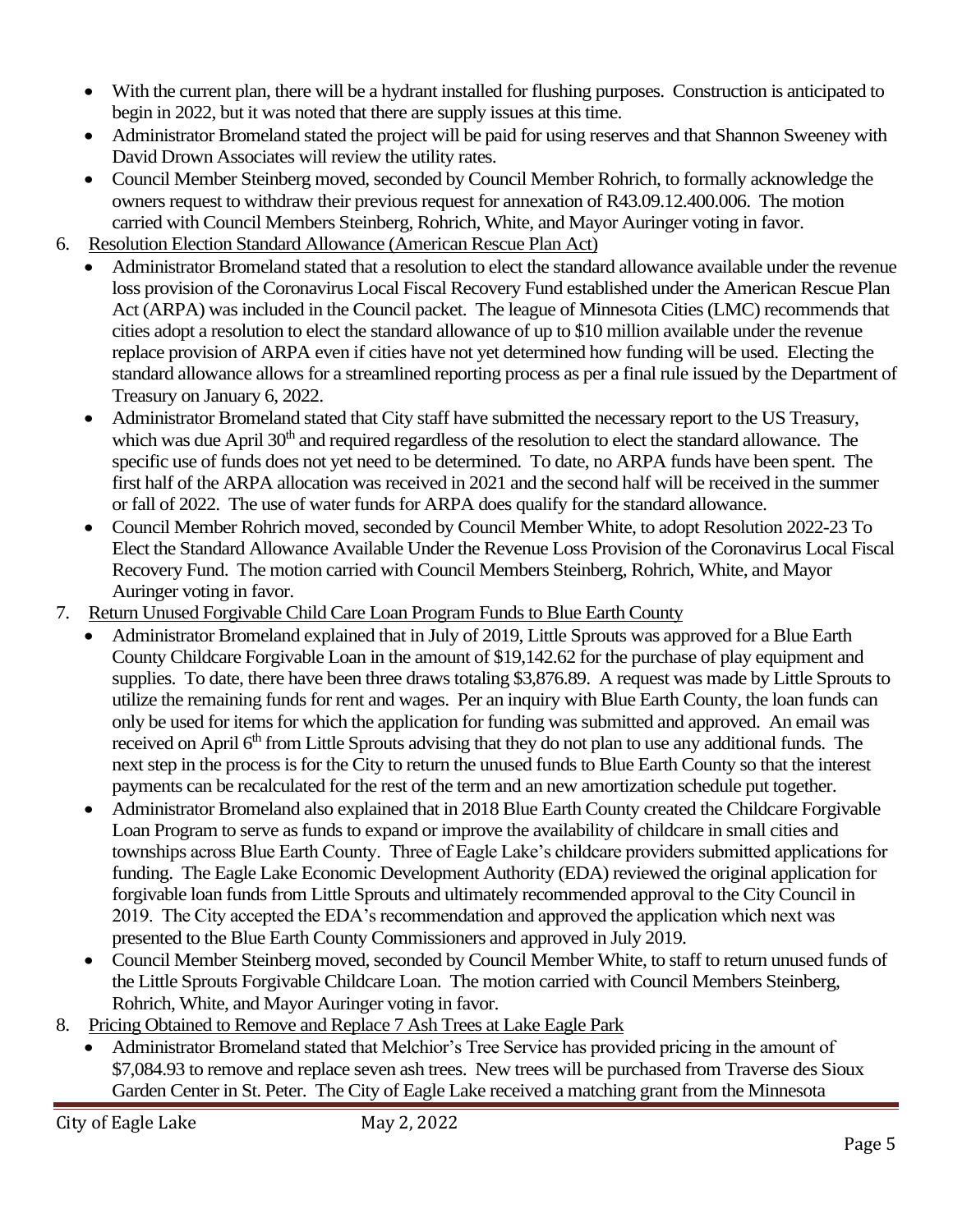Department of Natural Resources Preparing for Emerald Ash Borer Grant Program to begin removing and replacing ash trees on public property in the amount of \$10,500. The City of Eagle Lake will contribute \$3000 as part of the city's share.

- Eagle Lake's Community Forestry Member, Rachel James, will assist with the planting of the new trees. The new trees will be a variety of St. Croix Elm, Hackberry, Autumn Brilliance Serviceberry, and Expresso Kentucky Coffee Tree.
- Council Member Rohrich moved, seconded by Council Member Steinberg, to authorize the removal and replacement of 7 ash trees in the amount of \$7,080.93. The motion carried with Council Members Steinberg, Rohrich, White, and Mayor Auringer voting in favor.
- 9. Hiring of Part-Time Seasonal Public Works Worker
	- Administrator Bromeland stated that an interview was held with Lawrence Kuster for the position of Seasonal Public Works Worker. The hiring committee consisted of Public Works Director Brian Goettl and herself. Mr. Kuster most recently served as a seasonal public works worker helping this past fall with the leaf collection effort. The hiring committee recommended that Lawrence Kuster be hired as a Seasonal Public Works Worker to help with mowing and weed trimming in public spaces during the months of May – September. The primary duties of this position are to mow and use the weed eater and to fill in as needed. The hourly rate of pay for this position is \$12.22 and will increase to \$12.46, effective July  $1<sup>st</sup>$ . With the addition of Mr. Kuster, the Public Works Department roster will include the Public Works Director, Public Works Supervisor, Part-Time Public Works Worker and two Seasonal Public Works Workers.
	- Council Member White moved, seconded by Council Member Rohrich, to authorize the hiring of Lawrence Kuster as a seasonal public works worker, with a starting pay rate of \$12.22 per hour. The motion carried with Council Members Steinberg, Rohrich, White, and Mayor Auringer voting in favor.
- 10. Street Sweeping Estimate
	- Administrator Bromeland explained that Loken's Asphalt Maintenance, Inc. submitted an estimate in the amount of \$4,095 for street sweeping services. As a comparison, last year's estimate was in the amount of \$3,705 with the actual cost being \$2,775. Street sweeping was completed in house in 2020, and in 2019 Loken was hired at a cost of \$2,945 to perform street sweeping. Public Work's Director Brian Goettl recommends that the estimate be approved and that street sweeping work be scheduled.
	- Council Member White moved, seconded by Council Member Steinberg to approve Loken's estimate for street sweeping. The motion carried with Council Members Steinberg, Rohrich, White, and Mayor Auringer voting in favor.
- 11. Baseball Field Repair
	- Administrator Bromeland explained she recently attended a meeting with reps from Mankato Area Public Schools (MAPS), Mankato Area Youth Baseball Association (MAYBA), and the City of Eagle Lake. The purpose of the meeting was to discuss the outfield at the baseball field and the needed repairs. MAYBA noticed a safety hazard when assessing the ballfield prior to a game on April 11<sup>th</sup>. The City was notified of the safety hazard, assessed the field, and then installed temporary green fence around the area deemed unsafe for players. It was agreed upon at the meeting with MAPS and MAYBA that the City would reach out to a local contractor and obtain pricing for pulverized black dirt to level the outfield. Grass seed will be planted. The fence will be left up until the grass is established. The consensus of all at the meeting is that the ballfield can be playable as long as black dirt is brought in to level the outfield and the green fence is left up until grass is established.
	- J.R. Bruender Construction has submitted an estimate for the pulverized black dirt at a cost of \$640 per load and Public Works Director Brian Goettl estimates that 3-4 loads will be needed. Mr. Goettl also stated that the Public Works department would lay the black dirt on a Friday and that MAYBA would level and rake it on Saturday. He also stated this is a temporary fix and that a large area of the field needs to be redone in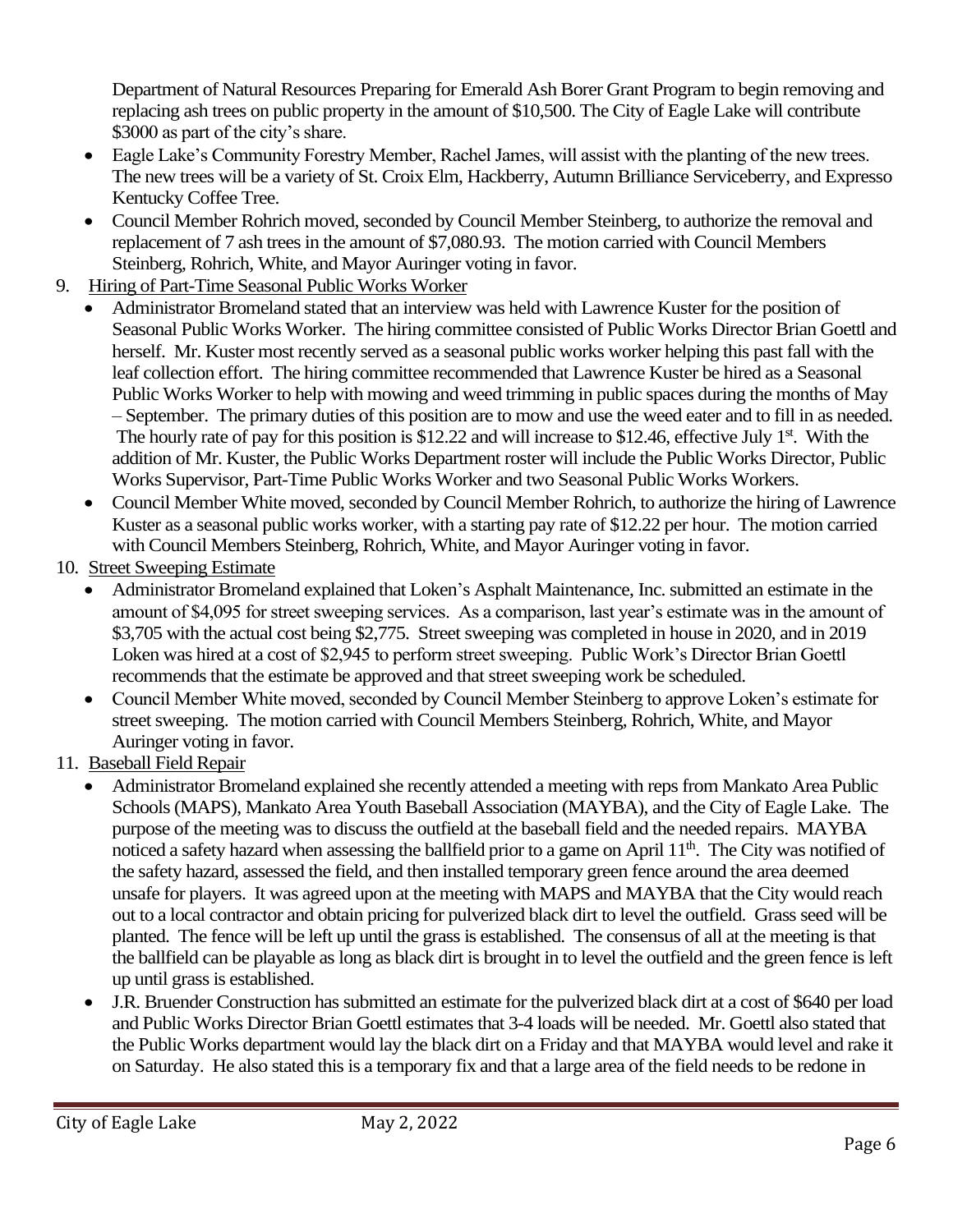2023 or 2024. It was confirmed by Mr. Goettl that the tile in this area is working correctly and that grass seed will need to be purchased.

- Council Member White moved, seconded by Council Member Rohrich, to authorize the repairs to the ballfield in an amount not to exceed \$3,000. The motion carried with Council Members Steinberg, Rohrich, White, and Mayor Auringer voting in favor.
- 12. Community Service Opportunity Request from Resident
	- Administrator Bromeland explained that Police Chief John Kopp was recently contacted by a resident asking about community service opportunities as the individual has court ordered community service hours to complete. According to Chief Kopp, the individual is willing to pick up garbage in the parks, paint the ice rink, and detail vehicles.
	- Chief John Kopp stated there will need to be a staff person for this individual to check in with and that a waiver would need to be signed.
	- Council discussion included a desire to work with this individual. Other items brainstormed included pick up ditches and creek beds within city limits.
	- Public Works Director Brian Goettl stated he is looking at having the ice rink professionally painted.
	- Council directed staff to work with legal counsel on a waiver for the individual to pick up garbage in the parks and on public property.
- 13. Lights On! Program
- Chief Kopp explained he recently attended the Annual Chief of Police Conference and leaned about a program that is designed to turn traffic stops into an opportunity to create positive and restorative interactions. Lights On! is a program that replaces tickets with repair vouchers for things such as headlight or brake lights being out or broken. He stated there is no cost to the City to participate in this program. People stopped under this program would be given a \$250 voucher to a local automobile service station who would then submit for reimbursement to the appropriate party. Any cost above the voucher amount would be that person's responsibility.
- Chief Kopp stated this is an opportunity to bring back community policing and that if approved he would contact a local service station to ask for their participation.
- Council Member Steinberg moved, seconded by Council Member Rohrich, authorizing participation in the Lights On! Program. The motion carried with Council Members Steinberg, Rohrich, White, and Mayor Auringer voting in favor.
- 14. Hiring of Part-Time Police Officer
	- Administrator Bromeland stated an application was received for the position of part-time police officer from Tyler Wallert and an interview was completed. The hiring committee, consisted of Jess Steinke with Minnesota Valley Council of Governments, Police Chief John Kopp and herself. They recommend that Tyler Wallert be hired as a part-time police officer who will be POST eligible this summer. A conditional offer of employment was extended to Tyler Wallert, subject to approval of the City Council and becoming POST licensed, passing the background check, and demonstrating the ability to meet the department's physical and psychological standards. The current starting rate of pay for a part-time officer is \$19.08. On July  $1<sup>st</sup>$ , the rate of pay will increase to \$19.46 per hour.
	- Council Member Rohrich moved, seconded by Council Member White, to hire Tyler Wallert at a part-time police officer. The motion carried with Council Members Steinberg, Rohrich, White, and Mayor Auringer voting in favor.
- 15. Eagle Avenue Storm Sewer
	- Public Works Director Brian Goettl explained that the storm sewer outlet on Eagle Avenue was plugged and that the runoff goes into the wetlands. He spoke with J.R. Bruender Construction who stated this outlet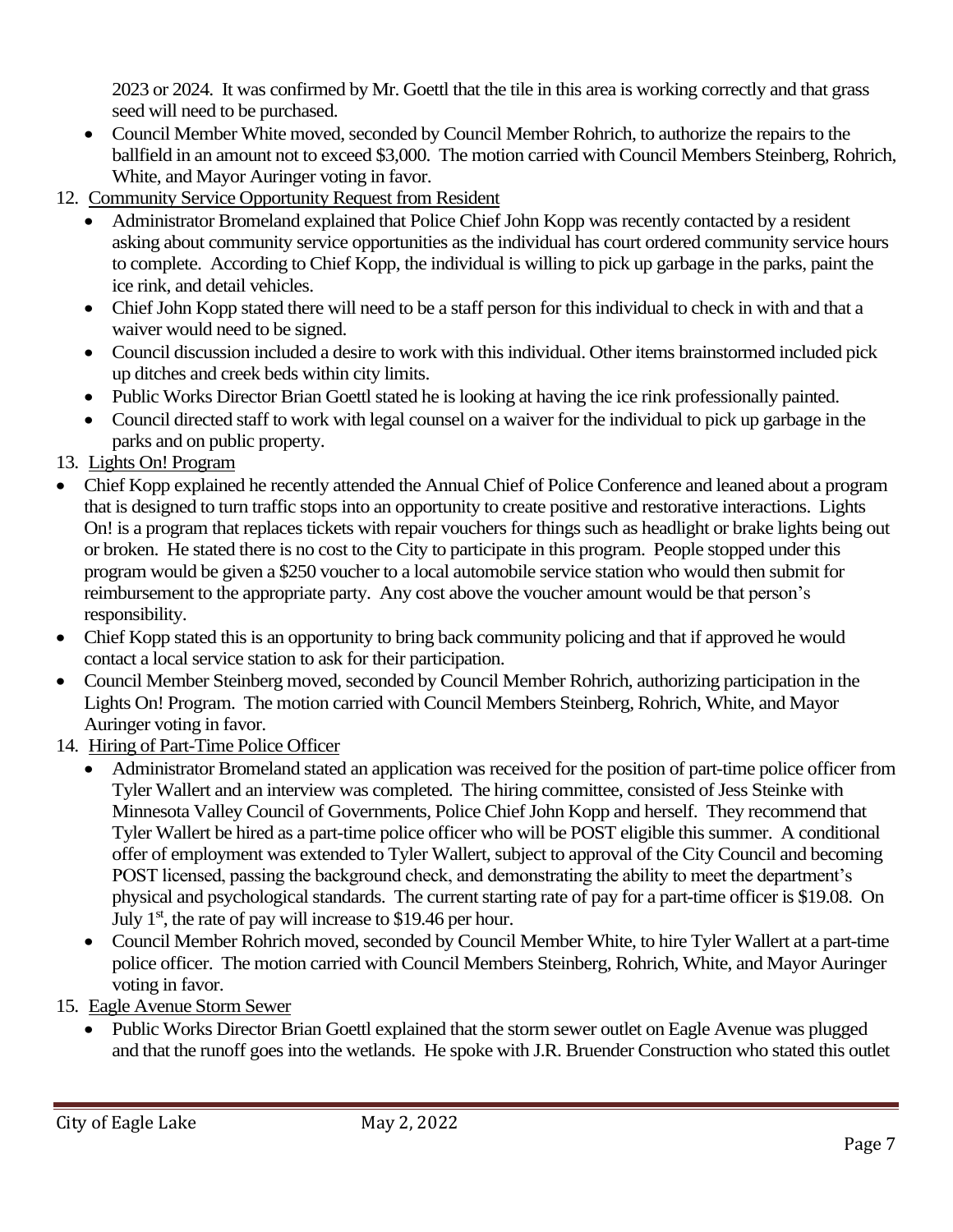was not constructed correctly. They would be able to pull out the rip rap and sediment and install the appropriate materials. A quote in the amount of \$3,950 has been received from J.R. Bruender Construction.

• Council Member White moved, seconded by Council Member Rohrich, to accept the quote from J.R. Bruender Construction to repair the storm sewer outlet on Eagle Avenue. The motion carried with Council Members Steinberg, Rohrich, White, and Mayor Auringer voting in favor.

## **OTHER**

- 1. All Seasons Arena Recap of Recent Board Meeting
	- Administrator Bromeland stated discussion took place at the April 29<sup>th</sup> All Seasons Board of Directors meeting regarding a review of All Seasons Arena (ASA) facility recommendations as it relates to needed capital improvements for the continued viability of the rink. A condensed summary of needed improvements and background will be forthcoming from the City of Mankato, but for the time being, an excerpt from the April 29<sup>th</sup> ASA board meeting materials was included in the council packet to illustrate the potential financial impact to member jurisdictions such as Eagle Lake. A deeper analysis will be completed by ASDA staff and consultants and more detailed information will follow.
	- For purposes of background, Administrator Bromeland explained that in May of 2019 the City of Eagle Lake was approached about becoming a member of the ASA Joint Powers Board. An agreement was entered in June of 2019 and then in July of 2021, the City of Eagle Lake was asked to renew the agreement due to changes with the agreement. The current expiration of the agreement is December 2023.
	- Council Member White stated there is a definite need for a facility upgrade and that it is his understanding that the City was previously told they would not be on the hook for expenses. He also stated that he does not understand what the City's 4.7% entails. He feels the City needs to look more closely at the contract language. He also stated that the City's contract ends in 2023 and construction on the facility upgrades is estimated to begin in 2024.
	- Council discussion included the desire to find out if there is a way to continue with ASA for operational support but not the facility upgrades, if there are any benefits for the City to be a member of the ASA Joint Powers Agreement, and that other communities use the rink but don't pay anything and if the City can justify to residents why we spend money on this.
	- Council directed staff to contact legal counsel to determine the best way to proceed, if the city can resign or withdraw from the contact now.

## **CITY ADMINISTRATOR REPORT**

- 1. MS4 Update
	- Public Works Director and Administrator Bromeland continue to work with ISG on MS4 program management. Draft ordinance language to meet minimum control measures will be presented at the June 6<sup>th</sup> City Council meeting for consideration.
- 2. Fox Meadow Development Update
	- City staff recently met with the developer of the proposed Fox Meadow development to review layout of the proposed development and utilities and infrastructure. A developer's agreement is in progress. The developer will be completing wetland delineation and working through the EAW process next. Zoning and platting will follow.
- 3. Congressionally Directed Spending Requests Submitted for Water Treatment Plant Project
	- Two requests were submitted for funding for the proposed water treatment plant project-one to Senator Amy Klobuchar and the other to Senator Tina Smith.
- 4. Residential Survey Update
	- The front office at City Hall has been working diligently to print and fold residential surveys which will go out in the mail shortly. Region 9 is running an ad on Facebook promoting the survey. To date, over 120